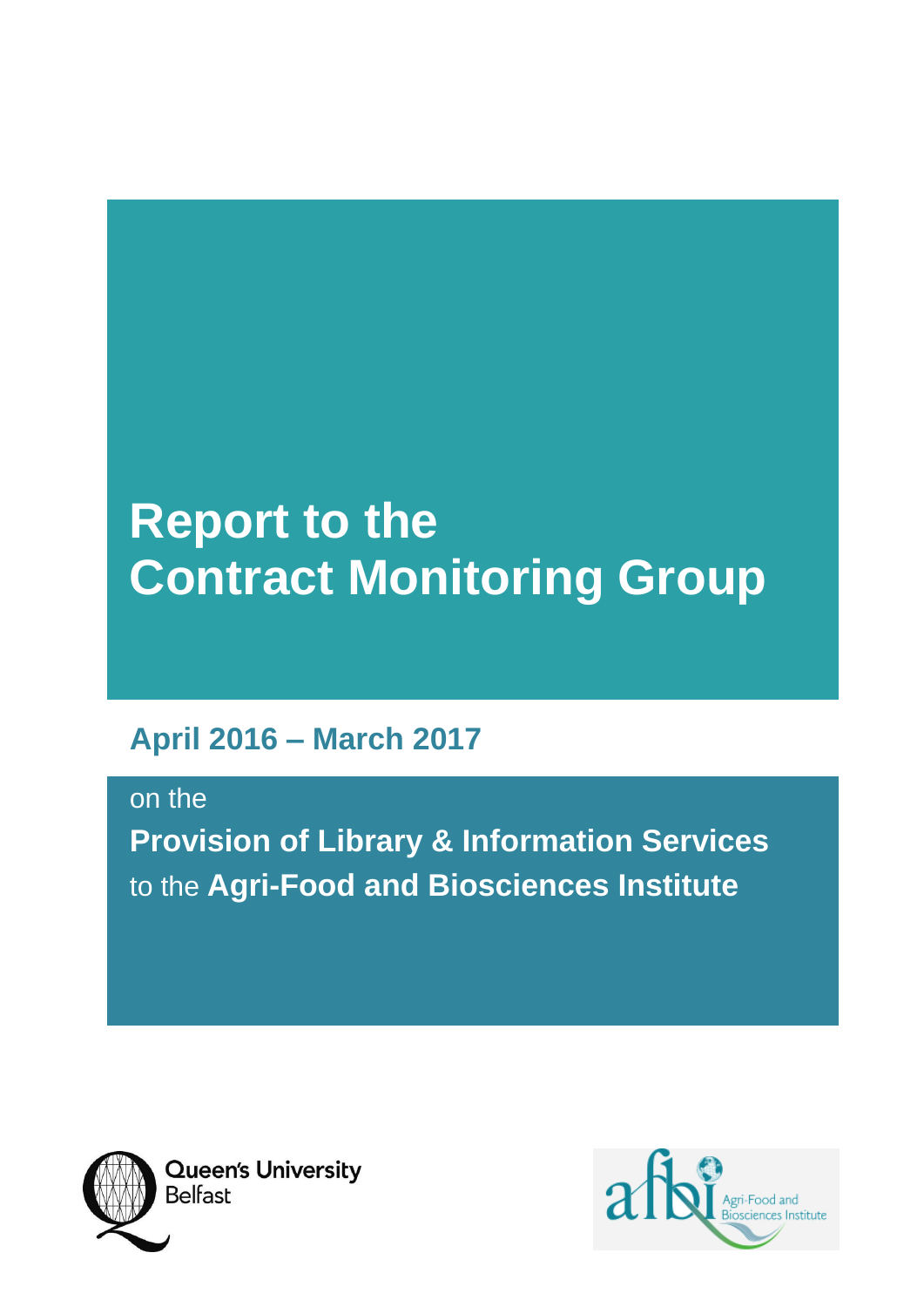# **April 2016 - March 2017**

The contract year 2016-2017 was marked by a new approach to the journal review process, further surveys to assess user satisfaction, a continuing focus on training, the start of our venture into social media to promote the AFBI Library and its services, and staff changes. Library activities, as in previous years, were driven by the projects outlined in the Strategic Plan 2013 -18 which was updated towards the end of the year to ensure targets were being met as we move into the final year of both the plan and the first five-year phase of the contract (Appendix 2).

Early in the year the Library Committee was tasked with carrying out a major review of the current journal subscriptions based on business cases submitted via Branch Heads. A standard form was devised and made available via AFBI Library Online. Following budget discussions with AFBI's Finance Department and the Executive Management Team, it was agreed to retain all databases, the journal package deals and those individual journals which received a rating of 3 and above (on a scale from 1-5). Some new titles were also approved. As a result this has enabled costs to be kept within acceptable limits despite adverse currency exchange rates and rising subscriptions. Attention was also given to tailoring the book funds appropriately with the adoption of a new CABi e-book package, allowing AFBI staff to select titles of interest.

The library staff always strive to support their AFBI colleagues in all aspects of their work. In order to asess the value of the service to users, an impact survey was run from  $1<sup>st</sup> - 31<sup>st</sup>$  October 2016. The case studies cited by users strongly highlighted the importance of speedy document delivery, bibliographic management, help with literature searching and training, and office-based support, particularly in relation to the use of Endnote. The survey garnered a pleasing 10% response and provided staff with valuable evidence of the positive impact of our service. The annual Customer Satisfaction Survey which includes a random selection of AFBI Library members also resulted in a very positive response. The Library's Customer Service Excellence accreditation has once again been revalidated.

Training to ensure maximum exploitation of resources and uptake of services continued to be a major focus of activities. During the year courses were run on a range of topics including Endnote, Researchgate and copyright, customising Google Scholar, current awareness and introductory sessions for new staff. Courses were delivered in various venues across AFBI sites including a pilot in Aquatics and Fisheries Branch which it is hoped to build on in the year ahead. Support for postgraduates was given high priority.

Communicating information promptly and effectively to users is of key importance. Throughout the year library staff employed all the usual channels, including AFBI Library Online, the AFBI intranet, and mailing lists. Towards the end of the year, the Library ventured into social media and launched a Twitter account to raise awareness of library services, courses, new resources and any other news of note.

In January 2016 Angela Thompson took up a one year temporary contract in the Queen's University Medical and HSC Library. Staffing problems in the AFBI Library were averted thanks to the appointment of Patrick Elliott on a part-time temporary basis and to Deborah Sherlock agreeing to work additional hours. In January 2017 Patrick was confirmed in post full-time and Deborah reverted to her part-time hours. Karen Latimer retired from her full-time position in Queen's in August 2016 but continued to manage the AFBI Library throughout the year covered by this report. Her succesor, Jane O'Neill, will take up full responsibility for the AFBI Library in the coming year.

Karen Latimer

AFBI Librarian April 2017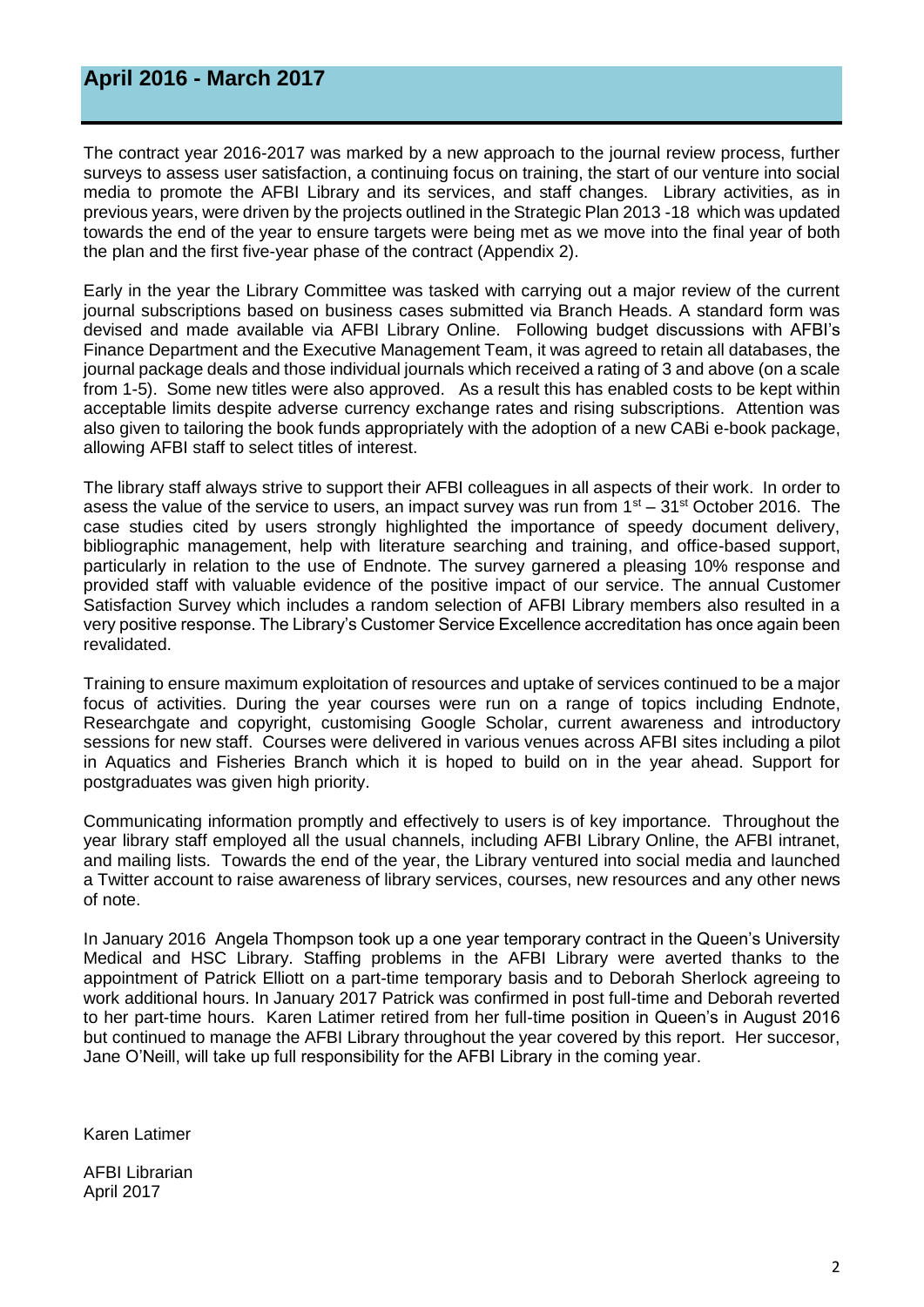# **1. Library Membership**

Library membership has dropped slightly since last year possibly reflecting the final outworkings from the Voluntary Exit Scheme. The Library continues to employ high quality assurance procedures to ensure that all membership data is as up-to-date as possible. Library staff are alerted to new appointments by HR and they then follow up where appropriate to ensure that new members of staff are aware of the AFBI Library. New staff are given further information on the library service and the support available to them when they sign up and receive their library cards and usernames and passwords.

#### **Table 1:** *AFBI Library membership*

| 2016/17 | 2015/16 | 2014/2015 |
|---------|---------|-----------|
| 434     | 1R 1    | 442       |

# **2. Electronic Resources**

Table 2 records the activity on our major databases which continue to show that *Web of Science* sees the most significant usage. Library staff are in discussion with CAB and Clarivate Analytics about optimising access to content and will review FSTA prior to renewal. Tables 3 and 4 provide information on the use of AFBI Library Online and Search@AFBILib, the Library Discovery Service. Both resources continue to see good use despite a small decrease in the activities recorded. This is probably explained by the slight change in membership figures but is still healthy when considered on a per capita basis. A list of the top ten e- journals used during the year is given for information in Table 5.

| <b>Database</b> |         | Apr            | <b>May</b> | $\overline{5}$ | $\overline{5}$ | Aug      | Sep      | Oct      | $\frac{5}{2}$ | Dec      | Jan      | Feb | Mar      | 16/17<br><b>Total</b> | 15/16<br>Total |
|-----------------|---------|----------------|------------|----------------|----------------|----------|----------|----------|---------------|----------|----------|-----|----------|-----------------------|----------------|
| All data-       | Session | 339            | 279        | 189            | 180            | 147      | 152      | 162      | 170           | 106      | 168      | 175 | 242      | 2,309                 | 3,168          |
| bases           | Queries | 218            | 178        | 130            | 103            | 19       | 4        | 5        | $\Omega$      | $\Omega$ | 4        | 12  | $\Omega$ | 673                   | 1,787          |
| <b>CAB</b>      | Session | 6              | 12         | 9              | 14             | 8        | 15       | 12       | 3             | 17       | 40       | 29  | 46       | 211                   | 163            |
|                 | Queries | 15             | 25         | 23             | 25             | 24       | 28       | 36       | 11            | 55       | 104      | 74  | 107      | 527                   | 503            |
| <b>FSTA</b>     | Session | 1              | 0          | $\Omega$       | $\Omega$       | $\Omega$ | $\Omega$ | 0        | 0             | 0        | $\Omega$ | 1   | $\Omega$ | $\overline{2}$        | 26             |
|                 | Queries | 4              | $\Omega$   | $\Omega$       | $\Omega$       | $\Omega$ | $\Omega$ | $\Omega$ | $\Omega$      | 0        | $\Omega$ | 1   | $\Omega$ | 5                     | 41             |
| Web of          | Session | 288            | 214        | 152            | 135            | 135      | 128      | 145      | 162           | 80       | 121      | 135 | 177      | 1,872                 | 2,673          |
| <b>Science</b>  | Queries | 1.551          | 817        | 624            | 657            | 690      | 492      | 614      | 598           | 997      | 684      | 513 | 714      | 8,951                 | 12,771         |
| <b>Medline</b>  | Session | 5              | 1          | 1              | 2              | $\Omega$ | $\Omega$ | 4        | 4             | 1        | $\Omega$ | 13  | 8        | 39                    | 25             |
|                 | Queries | $\overline{2}$ | 9          | 1              | 6              | $\Omega$ | $\Omega$ | 28       | 31            | 0        | $\Omega$ | 74  | 27       | 178                   | 86             |

**Table 2:** *Database use 2016/2017*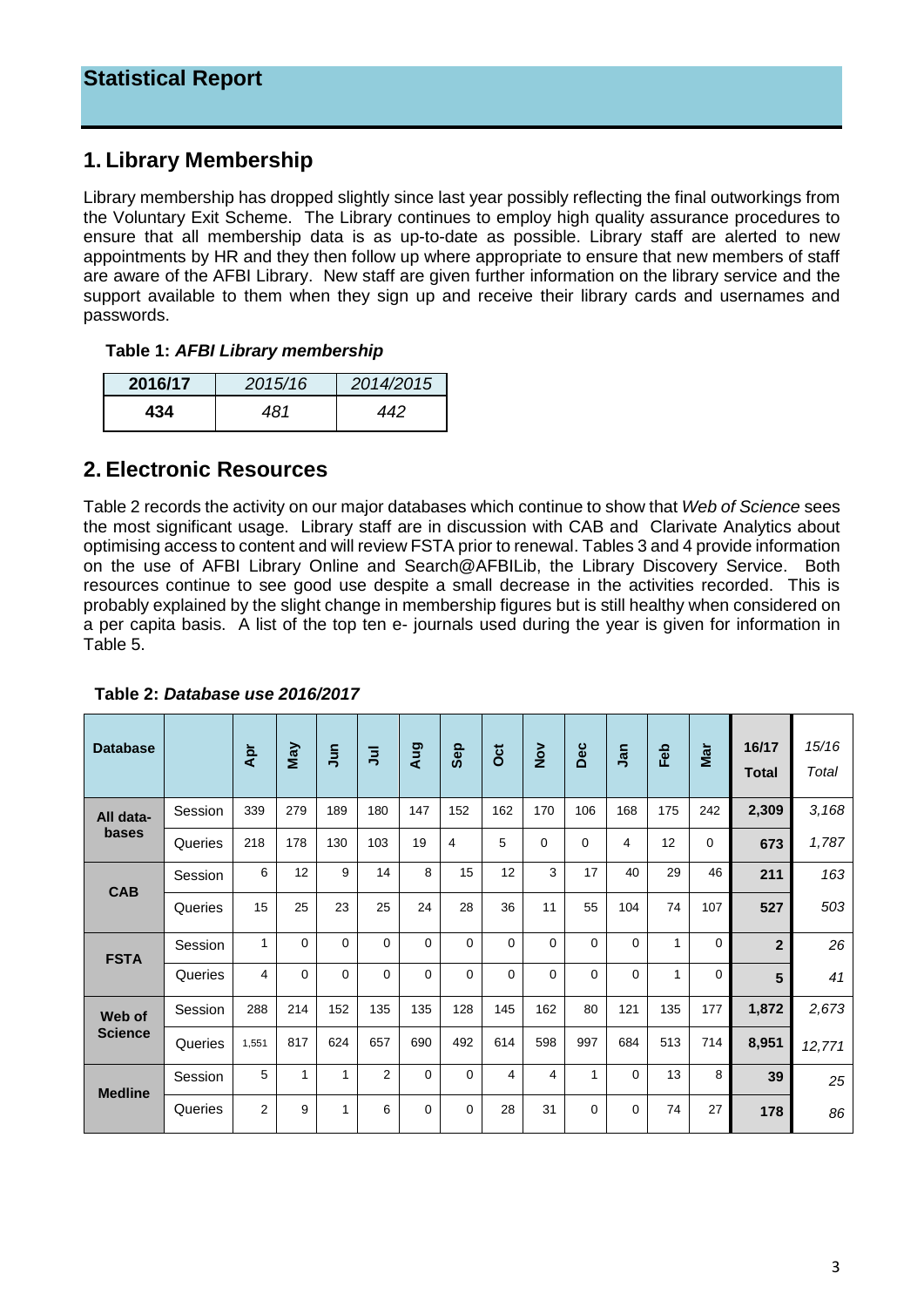#### **AFBI Library Online Website**

| Table 3: Website use 2016/2017 |
|--------------------------------|
|--------------------------------|

| 2016/2017    | <b>Unique</b><br><b>Visitors</b> | <b>Number</b><br>of Visits | <b>Hits</b> |
|--------------|----------------------------------|----------------------------|-------------|
| Apr          | 201                              | 558                        | 8,797       |
| May          | 183                              | 529                        | 8,439       |
| Jun          | 193                              | 475                        | 8,292       |
| Jul          | 177                              | 467                        | 6,664       |
| Aug          | 172                              | 386                        | 7,643       |
| Sept         | 154                              | 387                        | 7,525       |
| Oct          | 348                              | 687                        | 8,346       |
| Nov          | 268                              | 591                        | 8,507       |
| Dec          | 225                              | 444                        | 6,014       |
| Jan          | 298                              | 610                        | 7,622       |
| Feb          | 115                              | 250                        | 3,673       |
| Mar          | 310                              | 544                        | 7,420       |
| <b>TOTAL</b> | 2,644                            | 5,928                      | 88,942      |
| 2015/16      | 2,984                            | 7,297                      | 95,662      |

**Table 4:** *Search@AFBILib (Library Discovery Service)*

|                                 | Apr   | VeM | $\Xi$ | ミ   | <b>Qny</b> | <b>Sep</b> | $\ddot{\mathrm{c}}$ | $\sum_{i=1}^{n}$ | Dec | Jan | Feb  | Mar | 16/17<br><b>Total</b> |
|---------------------------------|-------|-----|-------|-----|------------|------------|---------------------|------------------|-----|-----|------|-----|-----------------------|
| <b>Sessions</b>                 | 444   | 379 | 285   | 167 | 302        | 320        | 358                 | 335              | 204 | 309 | 435  | 401 | 3,939                 |
| <b>Searches</b>                 | 1,030 | 665 | 521   | 256 | 686        | 602        | 598                 | 604              | 383 | 668 | 1214 | 783 | 8,010                 |
| <b>Records</b><br><b>Viewed</b> | 156   | 112 | 96    | 39  | 83         | 135        | 132                 | 185              | 47  | 145 | 154  | 179 | 1,463                 |

*2015/16 totals: Sessions - 6,070; Searches - 11.175; Records viewed - 2,923*

### **Table 5:** *Top 10 E-Journals 2016-17*

|     | <b>Title</b>                                     |
|-----|--------------------------------------------------|
| 1.  | Journal of Dairy Science                         |
| 2.  | <b>Meat Science</b>                              |
| 3.  | Journal of Animal Science                        |
| 4.  | Livestock Science                                |
| 5.  | <b>Veterinary Journal</b>                        |
| 6.  | <b>Preventive Veterinary Medicine</b>            |
| 7.  | Journal of Experimental Marine Biology & Ecology |
| 8.  | The Veterinary Quarterly                         |
| 9.  | Vaccine                                          |
| 10. | <b>Veterinary Microbiology</b>                   |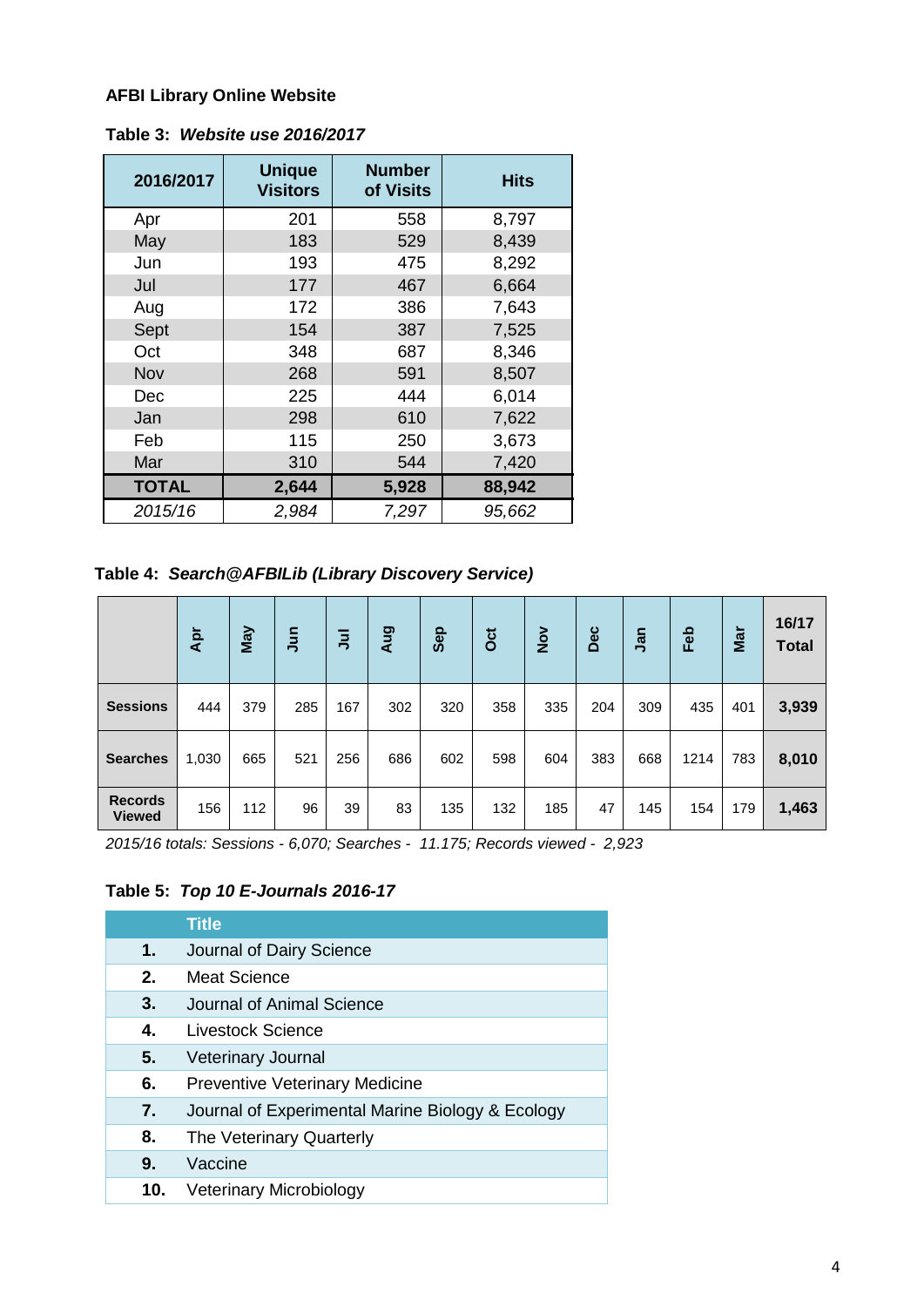# **3. Document Delivery**

Document delivery continues to be an important library service for AFBI staff. Documents are sourced internally at zero cost from the AFBI and QUB library network and externally mainly from the British Library but also from OCLC in the USA and other organisations. The tables below record all document delivery transactions between the AFBI Library, QUB, DAERA and the British Library. Library staff continued to supply copies of material held in AFBI collections which is particulary helpful in a decentralised organisation. Table 6 records a similar level of activity to previous years. Table 7 shows a significant drop in items provided by the AFBI Library to QUB perhaps reflecting the increase in journal subscriptions taken by the University. However, the number of items provided to AFBI by the QUB Library (Table 8) has increased considerably underlining the value of this partnership. Tables 9 and 10 indicate little traffic between DAERA and the AFBI Library and this is likely to cease completely with the reorganisation of the NICS library service. Table 11 records the transactions with the British Library and other lenders which have dropped slightly probably due to the increase in material available locally both in AFBI and Queen's.

| 2016/2017   | Apr |    |    |    | May   Jun   Jul   Aug   Sep   Oct   Nov   Dec   Jan   Feb |    |   |    |    |    | Mar | Total |
|-------------|-----|----|----|----|-----------------------------------------------------------|----|---|----|----|----|-----|-------|
| Photocopies | 44  | 43 | 29 | 21 | 36 <sub>1</sub>                                           | 17 | 3 | 15 | 13 | 33 | 41  | 302   |

#### **Table 6:** *Items supplied from AFBI stock to users*

*Previous year total: 2015/16 - 277*

#### **Table 7:** *Items supplied to QUB by AFBI*

| 2016/2017    | Apr | May | Jun | Jul | Aug | <b>Sep</b> | Oct | <b>Nov</b> | <b>Dec</b> | Jan             | Feb | <b>Mar</b> | Total |
|--------------|-----|-----|-----|-----|-----|------------|-----|------------|------------|-----------------|-----|------------|-------|
| <b>Books</b> |     |     | 6   | 4   |     | ્ર<br>ບ    | 6   |            |            |                 |     | 5          | 36    |
| Photocopies  | 3   | 6   | っ   |     |     | 3          |     | 2          |            | 10 <sup>°</sup> | 6   | 3          | 44    |
| Total        | 3   |     | 8   | 5   |     | 6          | 10  | 3          | 6          |                 | 6   | 8          | 80    |

*Previous year total: 2015/16 - 138*

#### **Table 8:** *Items supplied to AFBI by QUB*

| 2016/2017    | <b>Apr</b> | May | Jun | $\vert$ Jul | Aug | <b>Sep</b> | Oct | <b>Nov</b> | <b>Dec</b> | Jan. | Feb | Mar | <b>Total</b> |
|--------------|------------|-----|-----|-------------|-----|------------|-----|------------|------------|------|-----|-----|--------------|
|              |            |     |     |             |     |            |     |            |            |      |     |     |              |
| <b>Books</b> | 51         | 75  | 39  | 45          | 36  | 62         | 53  | 67         | 30         | 48   | 35  | 47  | 588          |
| Photocopies  | 30         | 29  | 15  | 16          | 14  | 14         | 27  | 29         | 8          | 45   | 31  | 34  | 292          |
| <b>Total</b> | 81         | 104 | 54  | 61          | 50  | 76         | 80  | 96         | 38         | 93   | 66  | 81  | 880          |

*Previous year total: 2015/16 - 696*

#### **Table 9:** *Items supplied to DAERA by AFBI*

| 2016/2017    | Apr | <b>May</b> | Jun | Jul | Aug | <b>Sep</b> | Oct | <b>Nov</b> | <b>Dec</b> | Jan | Feb | <b>Mar</b> | <b>Total</b> |
|--------------|-----|------------|-----|-----|-----|------------|-----|------------|------------|-----|-----|------------|--------------|
| <b>Books</b> |     |            | 0   | 0   |     | 0          |     |            |            |     |     |            |              |
| Photocopies  |     |            | 0   | л   |     | 0          |     | ⌒          |            |     |     |            | 13           |
| <b>Total</b> |     |            | 0   |     | 0   | 0          |     |            |            |     |     |            | 13           |

*Previous year totals: 2015/16 – 5*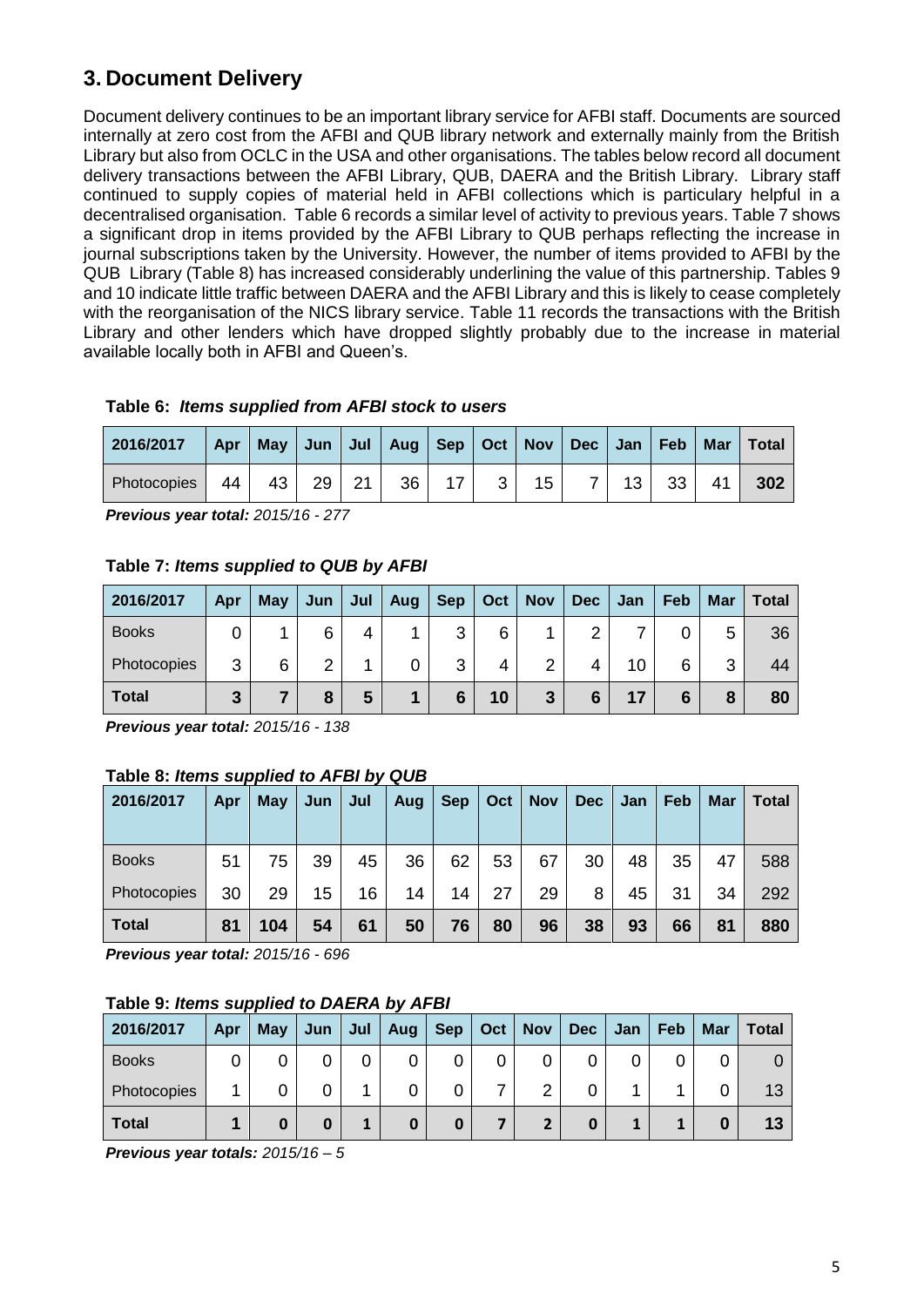### **Table 10:** *Items supplied to AFBI by DAERA*

| 2016/2017    | Apr | May | Jun | Jul | Aug          | <b>Sep</b> | Oct      | <b>Nov</b> | <b>Dec</b> | Jan | Feb | <b>Mar</b> | <b>Total</b> |
|--------------|-----|-----|-----|-----|--------------|------------|----------|------------|------------|-----|-----|------------|--------------|
| <b>Books</b> | 0   |     | 0   | 0   |              |            |          | 0          |            |     |     | 0          | O            |
| Photocopies  | 0   |     | 0   | 0   |              | 0          |          | 0          |            | 0   |     | 0          |              |
| <b>Total</b> | 0   | 0   | 0   | 0   | $\mathbf{0}$ |            | $\Omega$ | 0          |            | 0   | 0   |            | O            |

*Previous year totals: 2015/16 – 2*

**Table 11:** *Items supplied to AFBI by the British Library & other organisations*

| 2016/2017    | Apr | <b>May</b> | Jun | Jul | Aug | <b>Sep</b> | Oct | <b>Nov</b> | <b>Dec</b> | Jan | Feb | <b>Mar</b> | <b>Total</b> |
|--------------|-----|------------|-----|-----|-----|------------|-----|------------|------------|-----|-----|------------|--------------|
| <b>Books</b> | 0   |            | 3   | 2   | 4   | 5          |     | 0          | 4          |     | ⌒   |            | 23           |
| Photocopies  | 13  | 13         | 14  | 6   | 10  | 10         | 6   | 16         | 10         | 13  | 14  | 10         | 135          |
| <b>Total</b> | 13  | 14         | 17  | 8   | 14  | 15         | 6   | 16         | 14         | 14  | 16  |            | 158          |

*Previous year totals: 2015/16 – 264*

# **4. Loans**

The loans statistics for 2016-17 are very similar to, indeed slightly up on, those for 2015 -16. The use of e-books is not reflected in Table 12 although library policy is to increase acquisition of books in this format. For example, the CABi collection comprising 25 titles was purchased during the year. This collection has had 61 downloads from April 2016 to March 2017.

#### **Table 12:** *Issue statistics*

| 2016/2017   Apr   May   Jun   Jul   Aug   Sep   Oct   Nov   Dec   Jan   Feb   Mar   Total |  |  |  |  |  |  |  |
|-------------------------------------------------------------------------------------------|--|--|--|--|--|--|--|
| AFBI Loans   137   123   83   87   98   148   134   94   67   122   138   84   1315       |  |  |  |  |  |  |  |

*Previous year totals: 2015/16 – 1,150*

# **5. Advice and Training**

For 2016/17, enquiry statistics were gathered over 4 sample weeks (Table 13) which correspond with the SCONUL statistical return period used by UK universities for comparative purposes. Measuring this activity against the previous year, 140 queries in 4 weeks equates to 1,820 over the year which implies an increase in this highly valued work.

| 2016/2017 - Sample weeks |               |     |  |  |
|--------------------------|---------------|-----|--|--|
| Week 1                   | w/b 16th May  | 46  |  |  |
| Week 2                   | w/b 12th Sept | 12  |  |  |
| Week 3                   | w/b 7th Nov   | 29  |  |  |
| Week 4                   | w/b 6th Feb   | 53  |  |  |
| Total                    |               | 140 |  |  |

*Previous year totals***:** *2015/16 – 1215 total enquiries*

Training continues to be very important to ensure that AFBI staff make good use of expensive library resources and services thereby achieving best value for money. Courses delivered during the year included Endnote, Researchgate and copyright, customising Google Scholar, current awareness and introductory sessions for new staff. The two Introduction to Endnote sessions were particularly well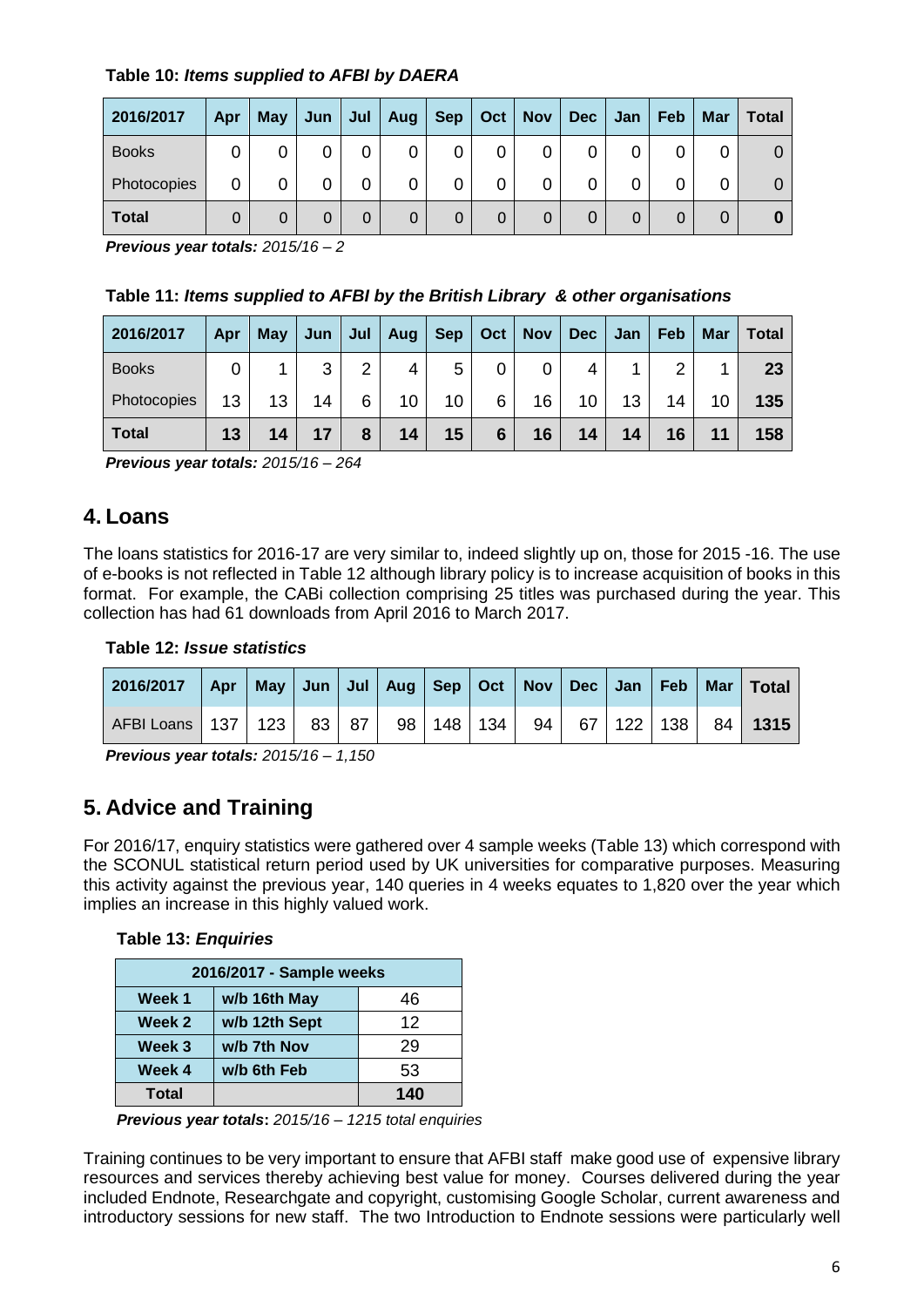attended. A new approach was piloted through delivering an informal session in the Fisheries and Aquatics Branch.

#### **Table 14:** *Training Sessions*

| <b>Training Course</b>       | <b>Total</b><br>attendees | No of<br>sessions |
|------------------------------|---------------------------|-------------------|
| Library overview             | 55                        | 25                |
| Bite size sessions*          | 13                        |                   |
| Endnote                      | 17                        |                   |
| One-to-one tailored sessions | 45                        | 45                |
| <b>TOTAL</b>                 | 130                       | 88                |

*Previous years totals: 2015/16 – 170 (attendees); 51 (no of sessions);*  \**Includes sessions on topics noted above*

# **6. Resource Expenditure**

#### **Books**

A significant number of new books, in both print and electronic format, were added to the AFBI Library during the year with the overall spend almost identical to that of the previous year. The majority of books purchased result from proposals made by AFBI staff reflecting our responsive relationship with users. Library staff are continuing to develop the evidence-based acquisition (EBA) model whereby a selection of titles are agreed for electronic delivery from the publishers and after an agreed trial period the more heavily used items are purchased. New books are promoted via Twitter, email and AFBI Library Online.

**Table 15:** *Resource Expenditure – Books*

|              | 2016-17<br>Spend $(E)$ | 2015-16<br>Spend $(E)$ |
|--------------|------------------------|------------------------|
| <b>Books</b> | 11,131                 | 11,394                 |

#### **Journals and Databases**

Scholarly journals remain a very significant source of information for scientists in all AFBI disciplines. However, increasing costs and currency fluctuations continue to be challenging. A new procedure for the annual journals review was established in March 2016 to ensure greater accountability and reflect the need to balance areas of AFBI work winding down with those growing in importance. The new approach involved input from all AFBI branches and the submission of a journal business case (see Appendix 3) for each title required including all existing subscriptions. As a result of this exercise, a number of cancellations were made and some new titles purchased. Publishers' price increases and currency exchange rates, however, meant that despite our best efforts the overall journals expenditure went up by about 3%. To offset the impact of cancellations, the inter-library loan service was promoted as a speedy alternative to the purchase of highly expensive subscriptions for lesser-used titles.

#### **Table 16:** *Resource Expenditure – Journals*

|                    | 2016-17<br>Spend $(E)$ | 2015-16<br>Spend $(E)$ |
|--------------------|------------------------|------------------------|
| Journals/Databases | 227,055                | 221,894                |

\*Includes £31,000 as a contribution from the QUB funds for Science Direct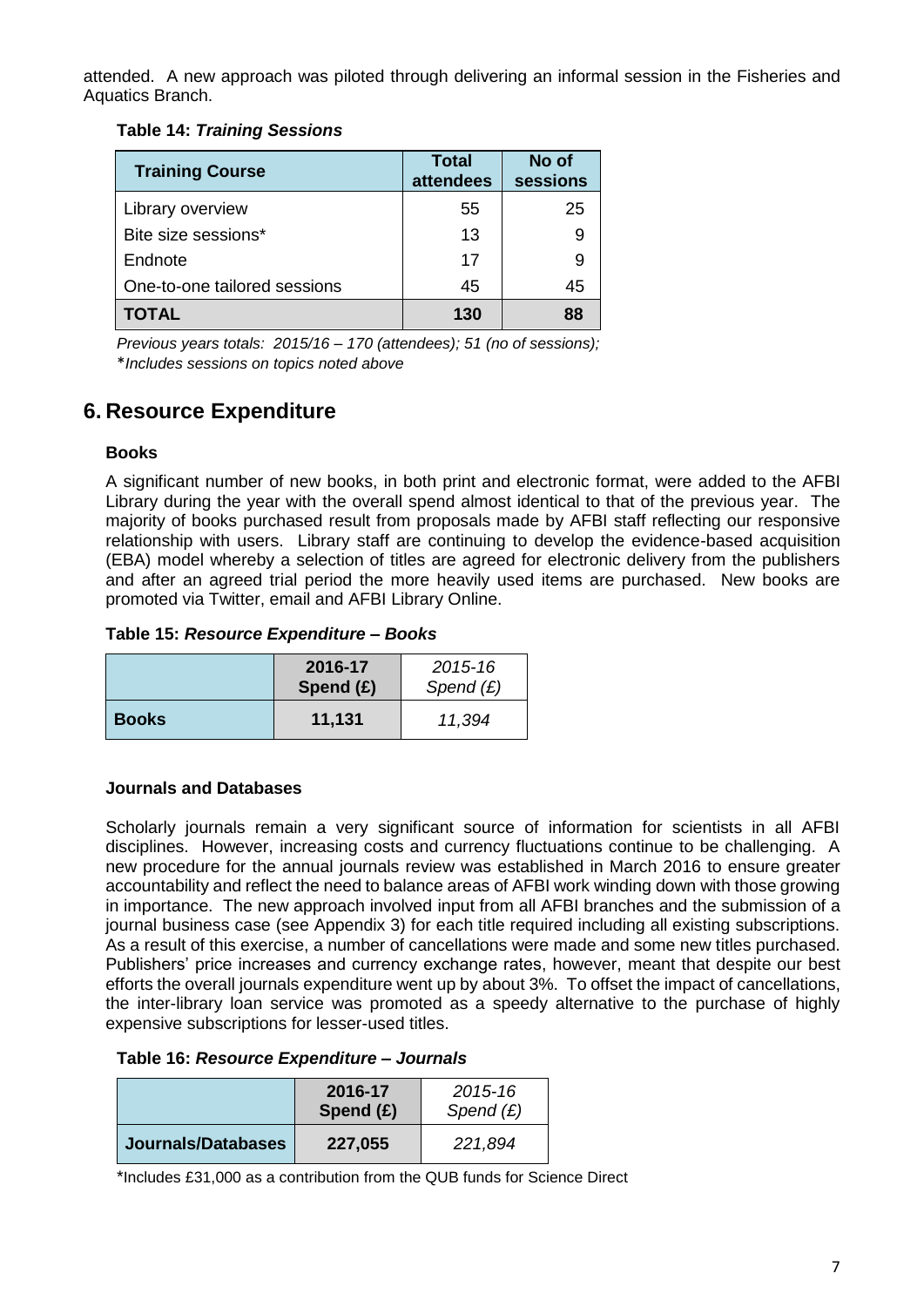# **Conclusion**

The 2016/17 year was marked by the achievement of the majority of objectives outlined in the Strategic Plan 2013-2018 as we enter the final year of the first phase of the ten year contract. Pleasingly, the new approach to the journal review process meant that journal expenditure was kept to a manageable level without undue negative impact on the work of AFBI. This was helped by the effectiveness of the document delivery service and continuing work on ensuring customer service was of the highest standard despite staff changes during the year. A wide range of training sessions were run in a variety of locations in 2016/17 and training continues to be a major activity for library staff as does creating and maintaining a high profile for the Library and its services. To this end work has begun on developing a communications strategy including increased use of social media tools and this work will continue in the year ahead. The final year of Phase 1 of the contract will see projects being concluded or extended to take account of developments and the preparation of a revised Strategic Plan to set the agenda for the AFBI Library for the period 2018-23.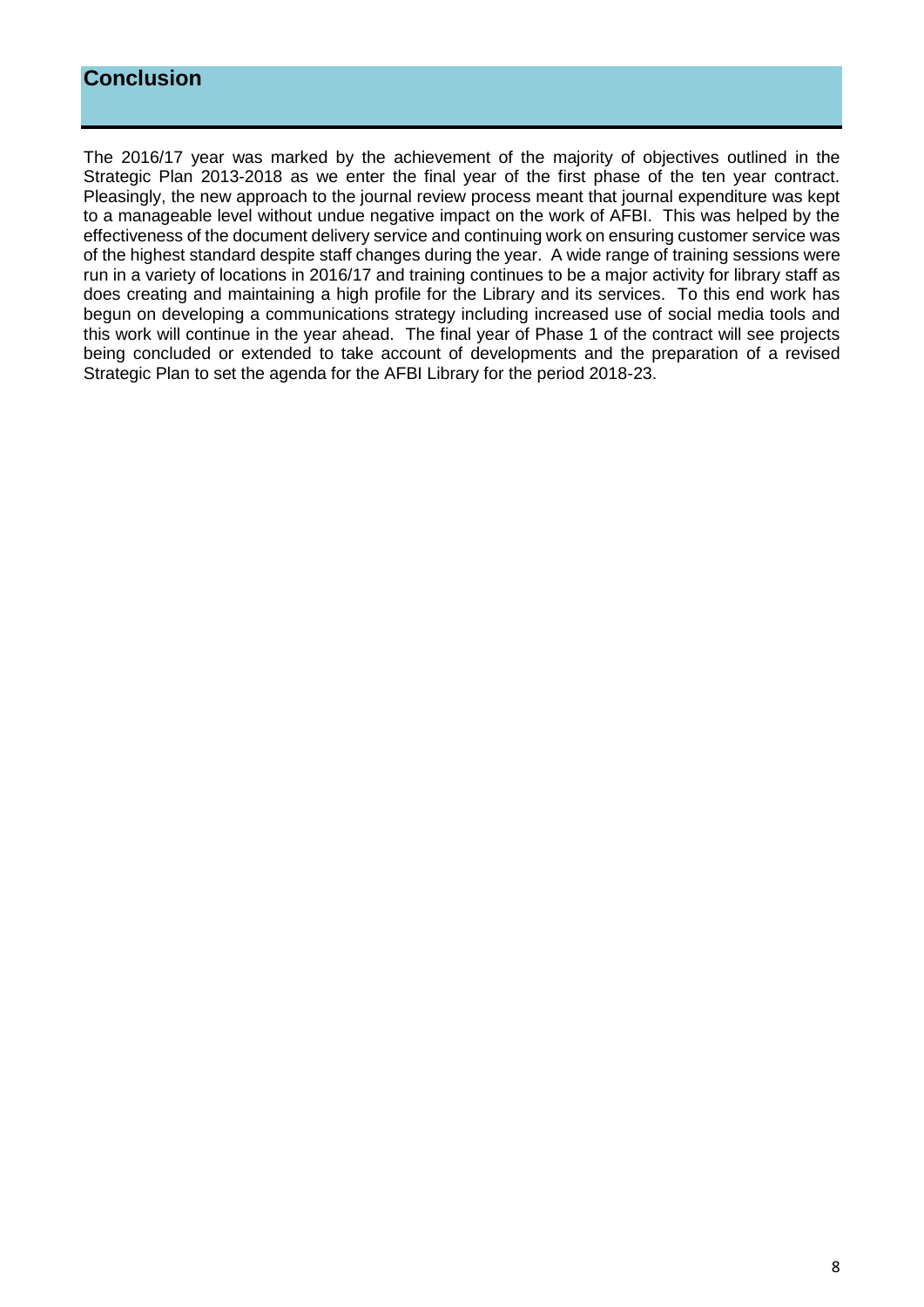# **AFBI Library**

# **Income and Expenditure Statement**

### **1 April 2016 to 31 March 2017**

| <b>Income</b>              | $2016 - 2017$<br>£ |
|----------------------------|--------------------|
| <b>AFBI</b>                | 254,500            |
| Other                      |                    |
| <b>Total income</b>        |                    |
|                            |                    |
| <b>Expenditure</b>         |                    |
| Day to Day Management      | 130,992            |
| Consumables                | 328                |
| <b>Books</b>               | 11,301             |
| Journals(databases)        | 31,000             |
| <b>Inter-library Loans</b> | 2,215              |

Binding 1,199

Other**\*** 4,600 Equipment and Maintenance 2,129 OSR Overheads 30,000 **Total Expenditure 213,764** 

### **(Surplus)/Deficit for the period 40,736**

| *Other:                 |       |
|-------------------------|-------|
| Training/Conferences    | 2,688 |
| Photocopying & Printing | 1,526 |
| Mileage                 | 42    |
| Hospitality             | 76    |
| <b>Sundries</b>         | 268   |
| <b>TOTAL</b>            | 4.600 |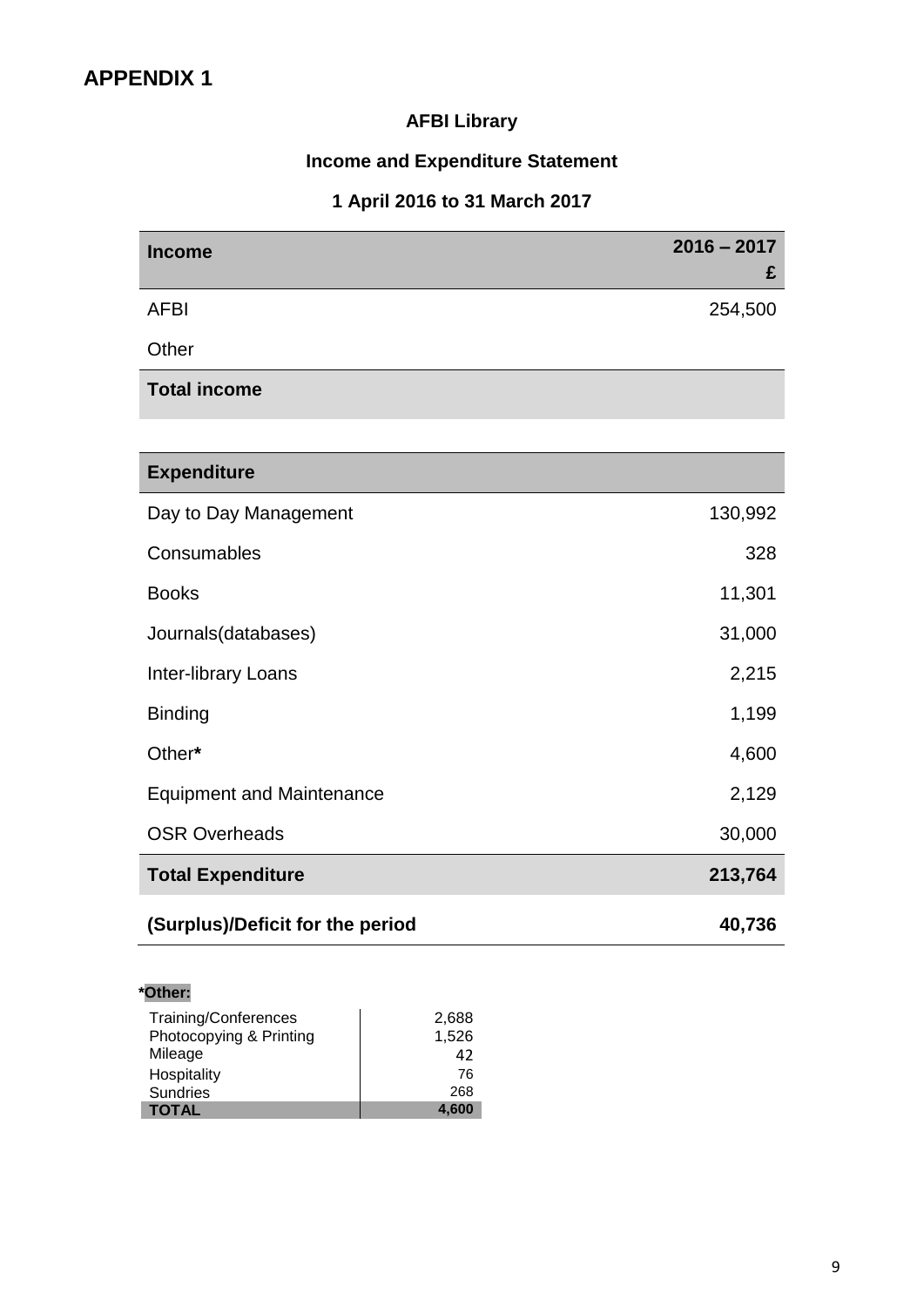# **APPENDIX 2**

# 2016 Update on AFBI Library Strategic Plan

#### **Projects**

#### *3.1 Procurement and management of resources*

#### **3.1.1 Project: review print and electronic subscriptions (Complete)**

| <b>Milestones</b>                                      | <b>Start date</b> | <b>End date</b> |
|--------------------------------------------------------|-------------------|-----------------|
| Update journal database                                | Annual            | Complete 2016   |
| Obtain prices                                          | November 2014     | Complete 2016   |
| Populate database with price information               | March 2014        | Complete 2016   |
| Review journal holdings with AFBI Library<br>Committee | <b>June 2014</b>  | Complete 2016   |
| Implement subscription changes                         | September 2014    | Complete 2016   |
| Remaining print subscriptions monitored                | Ongoing           | Ongoing         |

#### **3.1.2 Project: explore best value options for databases and e-books (Ongoing)**

| <b>Milestones</b>                                      | <b>Start date</b> | <b>End date</b> |
|--------------------------------------------------------|-------------------|-----------------|
| Investigate available e-book packages and<br>databases | January 2014      | Complete 2016   |
| Run pilots of new resources                            | March 2014        | Complete 2016   |
| Record feedback                                        | May 2014          | Complete 2016   |
| Negotiate value-for-money licences                     | <b>June 2014</b>  | Complete 2016   |
| <b>Consider EBA options</b>                            | 2016              | Complete 2017   |
| All existing subscriptions checked regularly           | Ongoing           | Ongoing         |

### **3.1.3 Project: review binding (Complete)**

| <b>Milestones</b>                                                  | <b>Start date</b> | <b>End date</b> |
|--------------------------------------------------------------------|-------------------|-----------------|
| Check list of titles being bound                                   | January 2014      | Complete 2015   |
| Check if secure access to back issues                              | February 2014     | Complete 2015   |
| binding print copies if available<br>Cease<br>securely in e-format | <b>June 2014</b>  | Complete 2015   |
| Bind remaining print with no secure e-access                       | Ongoing           | Ongoing         |

#### *3.2 Delivery of resources and services*

#### **3.2.1 Project: improve AFBI Library Online functionality (Ongoing)**

#### **Milestones Start date End date** Review existing content  $\vert$  September 2013 Complete 2015 Update guides September 2013 | Complete 2014 Promote A-Z list, book proposal and ILL forms/SED January 2014 Complete 2014 Improve visibility through integration with other AFBI websites January 2014 | Complete 2015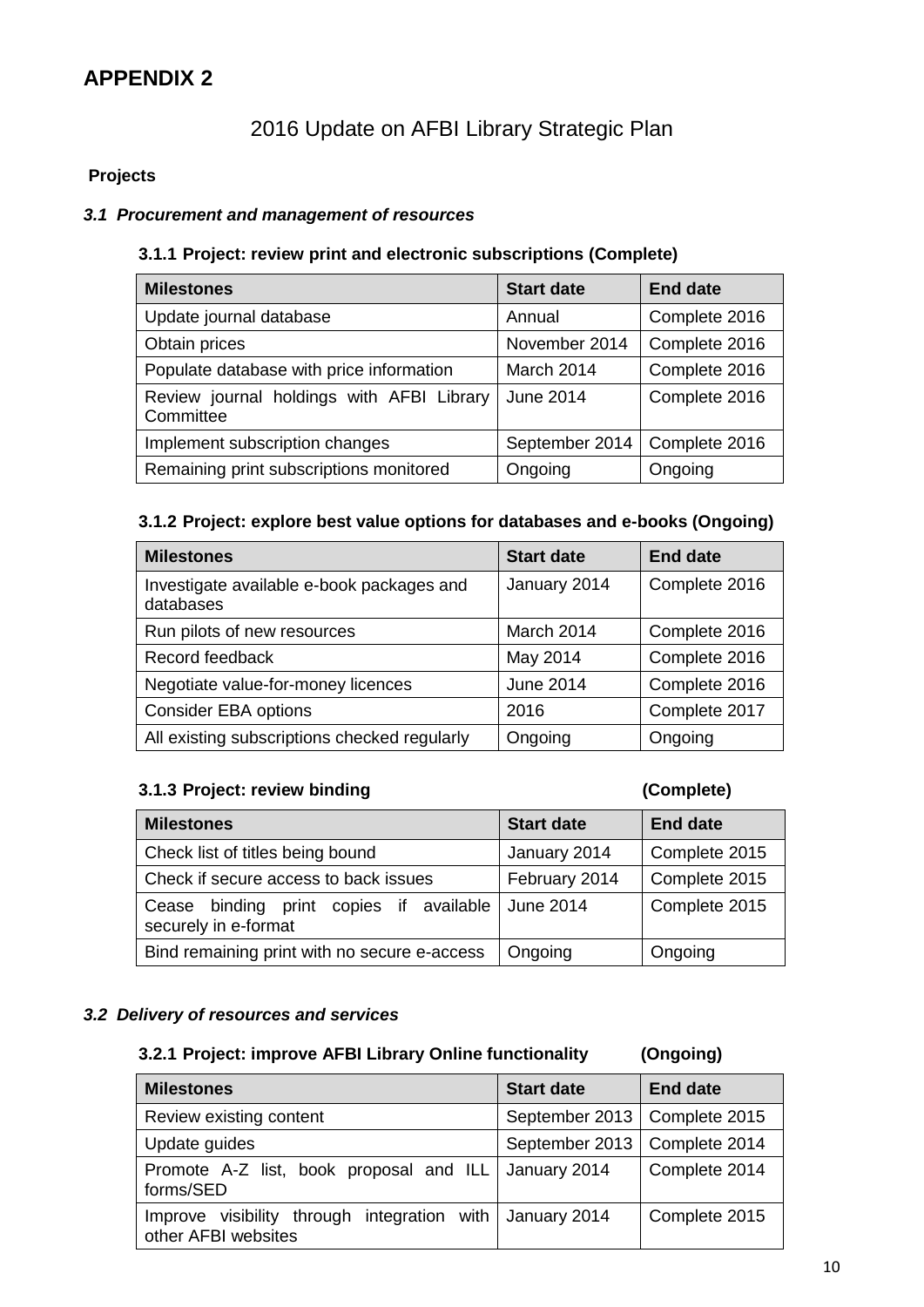| Investigate use of mobile technology and 2015<br>social media |              | Ongoing       |
|---------------------------------------------------------------|--------------|---------------|
| Soft launch                                                   | January 2014 | Complete 2017 |
| Continue to review existing content                           | Ongoing      | Ongoing       |

#### **3.2.2 Project: improve access to e-resources (EDS/FTF etc implemented)**

| <b>Milestones</b>                                             | <b>Start date</b> | <b>End date</b> |
|---------------------------------------------------------------|-------------------|-----------------|
| via<br>methods of authentication<br>Improve<br>Shibboleth     | September 2013    | Complete 2014   |
| Implement EBSCO link resolver                                 | <b>July 2013</b>  | Complete 2014   |
| Populate EBSCO Knowledgebase                                  | August 2013       | Complete 2014   |
| implementation of a resource<br>Investigate<br>discovery tool | April 2014        | Complete 2014   |
| Promote use of a range of alerting services                   | January 2014      | Complete 2014   |
| Investigate single sign-on                                    | <b>July 2015</b>  | Not viable      |

#### **3.2.3 Project: review branch libraries stock (Complete)**

| <b>Milestones</b>                                          | <b>Start date</b> | <b>End date</b> |
|------------------------------------------------------------|-------------------|-----------------|
| Carry out review of stock in Hillsborough and<br>Loughgall | October 2013      | Complete 2014   |
| Bring forward proposals                                    | April/May 2014    | Complete 2014   |
| Implement ALO hubs where appropriate                       | September 2014    | Complete 2015   |
| Promote new service                                        | <b>March 2015</b> | Complete 2015   |
| Consider provision on other outlier sites such<br>as Omagh | <b>April 2015</b> | Complete 2015   |

#### *3.3 Service development*

#### **3.3.1 Project: review stock management using RFID (Complete)**

# **Milestones Start date End date** Update stock management policy  $\vert$  January 2014  $\vert$  Complete 2014 Investigate potential of DLA & RFID | January 2014 | Complete 2014 Set up a timetable for stock checks | January 2014 | Complete 2014

#### **3.3.2 Project: implement LMS upgrade (Complete)**

| <b>Milestones</b>                                       | <b>Start date</b>              | <b>End date</b> |
|---------------------------------------------------------|--------------------------------|-----------------|
| Contribute to USAG discussions on Sierra                | January 2014                   | Complete 2014   |
| Investigate application of Sierra to AFBI<br>procedures | January 2014                   | Complete 2014   |
| <b>Implement Sierra</b>                                 |                                | Complete 2014   |
| Communicate changes to users                            | September 2014   Complete 2014 |                 |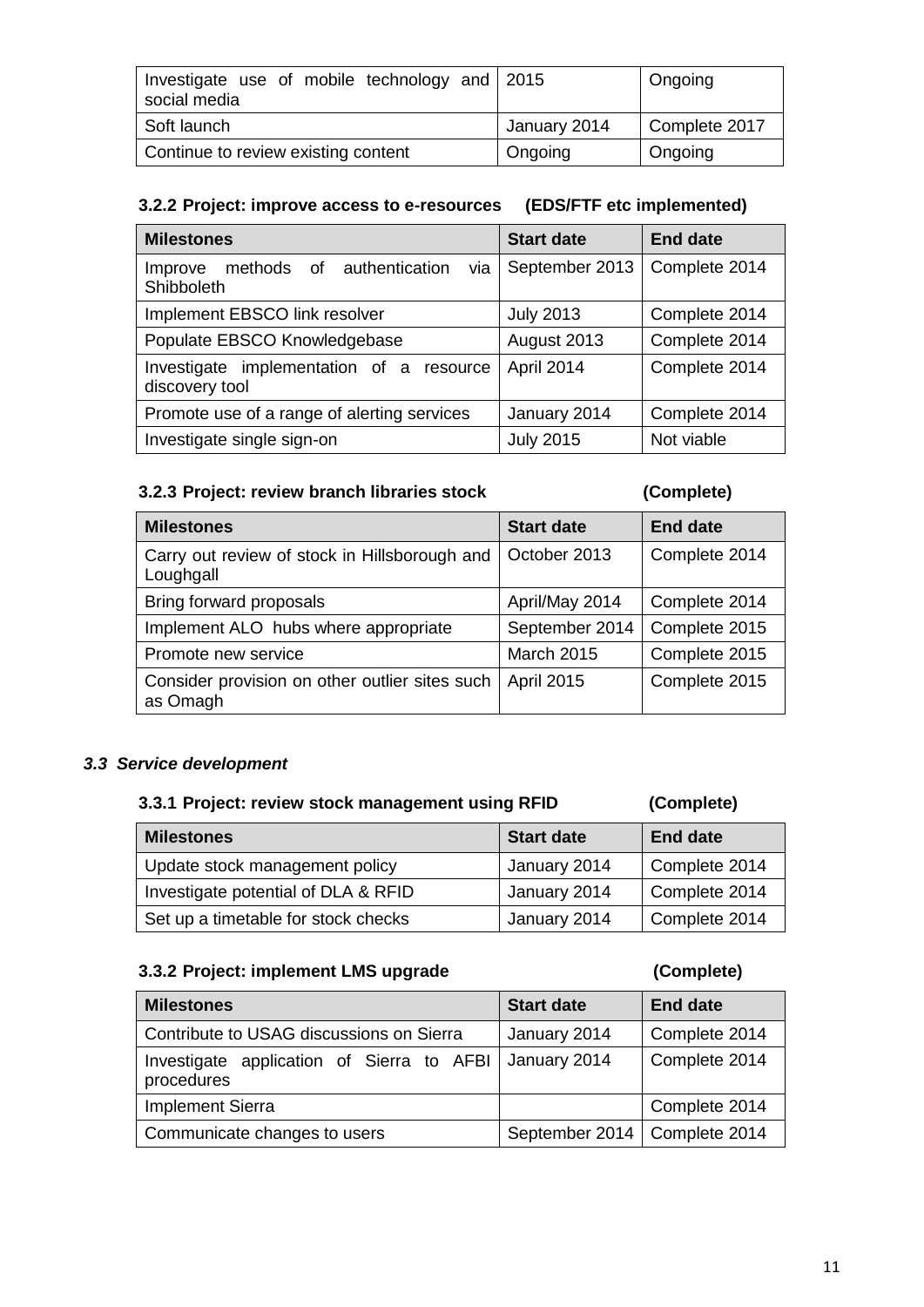#### **3.3.3 Project: review ILL procedures (DRMLite implemented)**

| <b>Milestones</b>                             | <b>Start date</b> | <b>End date</b> |
|-----------------------------------------------|-------------------|-----------------|
| Review BL procedures                          | 2015              | Complete 2015   |
| Consider alternative suppliers (pay-per-view) | 2015              | Complete 2015   |
| Communicate changes to users                  | 2015              | Complete 2015   |
| Monitor impact of open access                 | 2015              | Complete 2015   |
| Continue to review ILL procedures             | Ongoing           | Ongoing         |

#### **3.3.4 Project: review all notifications (Complete)**

| <b>Milestones</b>                                                                                       | <b>Start date</b> | <b>End date</b> |
|---------------------------------------------------------------------------------------------------------|-------------------|-----------------|
| Investigate possibility of improving content August 2014<br>and delivery of notifications to AFBI users |                   | Complete 2015   |

#### *3.4 Promotion and marketing of resources and services*

#### **3.4.1 Project: investigate potential of new technologies for customer service**

| <b>Milestones</b>                    | <b>Start date</b> | <b>End date</b> |
|--------------------------------------|-------------------|-----------------|
| Set up Library twitter account       | 2016              | 2017            |
| Consider communication strategy      | 2014              | 2017            |
| Look at potential for mobile devices | 2016              | 2017            |

# **3.4.2 Project: raise profile of AFBI Library Service and** *AFBI Library Online*

#### **(Complete and ongoing)**

 **(Ongoing)**

| <b>Milestones</b>                                                      | <b>Start date</b> | <b>End date</b> |
|------------------------------------------------------------------------|-------------------|-----------------|
| Embed ALO training in induction & training<br>programmes               | Ongoing           | Ongoing         |
| Continue use of AFBI intranet for promoting<br>services and resources  | April 2014        | Ongoing         |
| Ensure PhD students represented on the   May 2014<br>library committee |                   | Ongoing         |

#### **3.4.3 Project: carry out impact survey (Complete)**

| <b>Milestones</b>                                                               | <b>Start date</b>              | <b>End date</b> |
|---------------------------------------------------------------------------------|--------------------------------|-----------------|
| Design brief survey                                                             | September 2016   Complete 2016 |                 |
| Implement survey                                                                | October 2016                   | Complete 2016   |
| Analyse and publicise results of survey with   November 2016<br>recommendations |                                | Complete 2016   |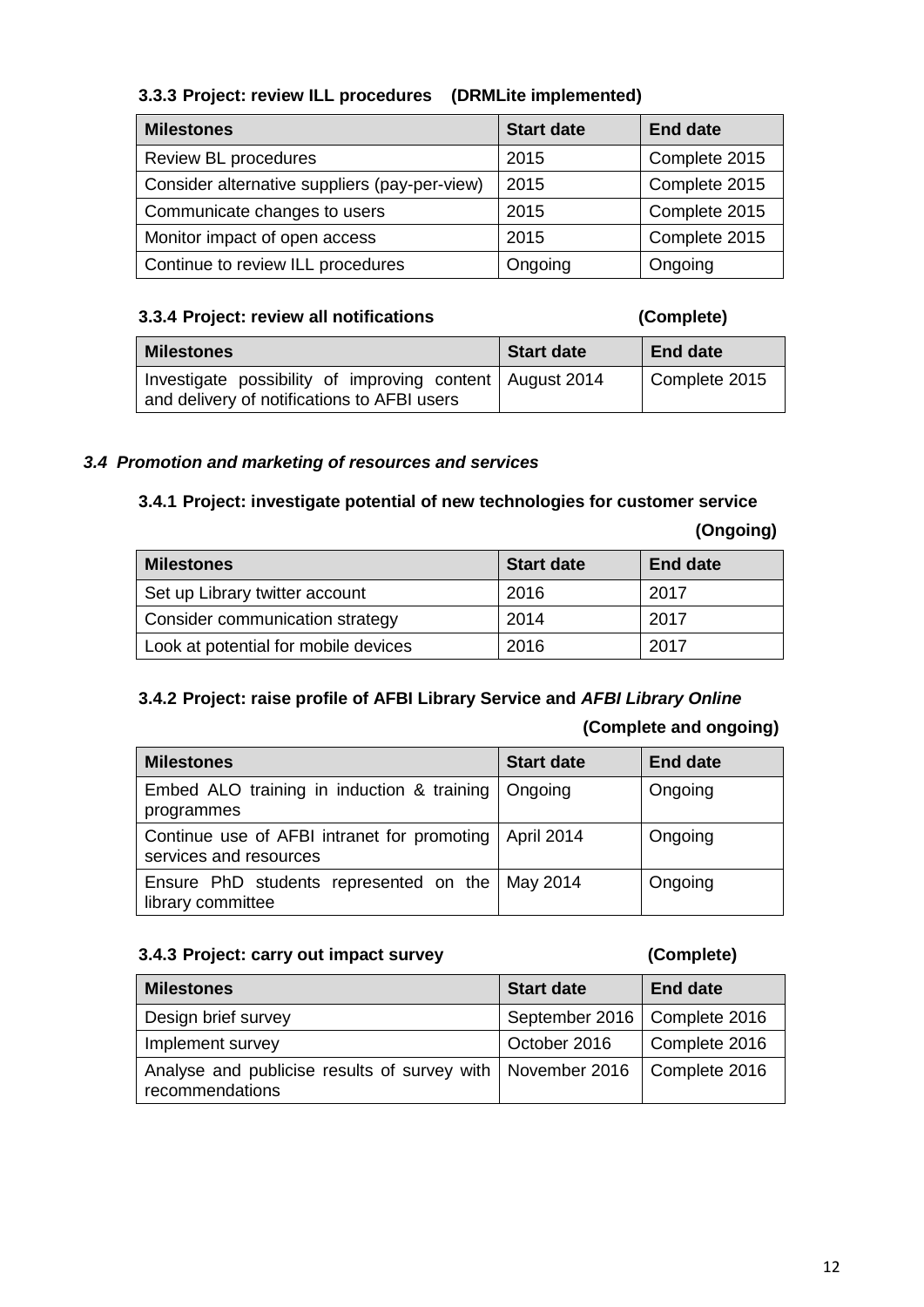#### *3.5 Support and training to exploit resources*

#### **3.5.1 Project: prepare training schedule (Ongoing)**

#### **Milestones Start date End date** Devise 6 month timetable **Devise 6** month timetable **Devise October 2013** | Ongoing Set up induction training for new staff September 2013 | Ongoing Initial Endnote training and August 2013 | Ongoing Roll out basic and advanced Endnote training | October 2013 | Ongoing Provide basic and advanced information skills training November 2013 | Ongoing Bibliometric/citation analysis/copyright/open access training 2015 Ongoing

#### **3.5.2 Project: promote library advice services (Complete)**

| <b>Milestones</b>                                                                                    | <b>Start date</b>              | <b>End date</b> |
|------------------------------------------------------------------------------------------------------|--------------------------------|-----------------|
| Promote services via website and mailing list                                                        | 2014                           | Ongoing         |
| Hold information surgeries on various topics:<br>copyright, licenses, open access, publishing<br>etc | September 2014   Complete 2015 |                 |
| Set up FAQs                                                                                          | <b>March 2015</b>              | Complete 2016   |

#### **3.5.3 Project: update support material (Complete)**

| <b>Milestones</b>         | <b>Start date</b>              | <b>End date</b> |
|---------------------------|--------------------------------|-----------------|
| Update AFBI Library guide | September 2013   Complete 2014 |                 |
| Update print guides       | September 2013   Complete 2014 |                 |
| Update e-guides           | November 2013                  | Complete 2014   |
| Develop on-line tutorials | 2015                           | Ongoing         |

#### *3.6 Staff development*

#### **3.6.1 Project: staff training programme (Ongoing)**

| <b>Milestones</b>                                                 | <b>Start date</b>              | <b>End date</b> |
|-------------------------------------------------------------------|--------------------------------|-----------------|
| Establish training needs programme<br>library staff via appraisal | for   September 2013   Ongoing |                 |
| Attend QUB staff updates and pc training<br>courses               | September 2013   Ongoing       |                 |

#### **3.6.2 Project: pursue Customer Service Excellence revalidation (Ongoing)**

| <b>Milestones</b>                        | <b>Start date</b> | End date |
|------------------------------------------|-------------------|----------|
| Contribute to CSE revalidation programme | 2016              | 2017     |
| Lead module on delivery of services      | 2016              | 2017     |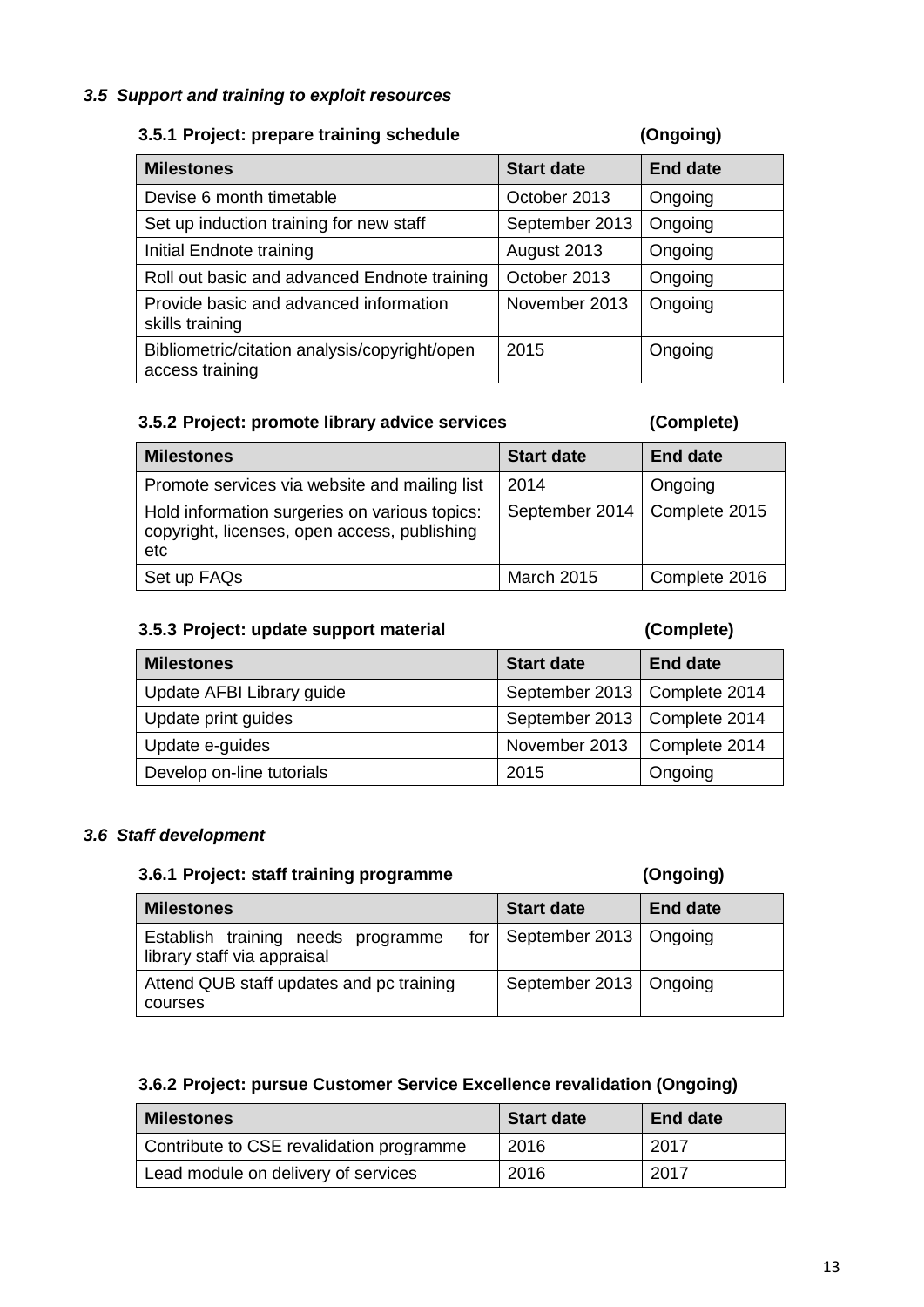### *3.7 Service monitoring*

### **3.7.1 Project: provide annual data on resource and services use (Ongoing)**

| <b>Milestones</b>                                                                        | <b>Start date</b> | <b>End date</b> |
|------------------------------------------------------------------------------------------|-------------------|-----------------|
| Review content and gathering of statistical<br>information                               | August 2013       | Complete 2014   |
| Decide on a set of metrics                                                               | 2013              | Complete 2014   |
| Promote use of Create Lists and set<br>searches                                          | Ongoing           | Complete 2015   |
| Provide training to all library staff                                                    | Ongoing           | Complete 2015   |
| Hold<br>meeting of the Contract<br>regular<br>Monitoring Group and the Library Committee | Ongoing           | Ongoing         |

#### *3.8 Optimisation of library environment*

#### **3.8.1 Project: keep facilities under review in light of AFBI future plans (Ongoing)**

| <b>Milestones</b>                                                                                                 | <b>Start date</b>             | <b>End date</b>                    |  |
|-------------------------------------------------------------------------------------------------------------------|-------------------------------|------------------------------------|--|
| Prepare options appraisal in event of move<br>from Newforge to assess alternative sites and<br><b>QUB Library</b> | Ongoing                       | Ongoing                            |  |
| Prepare outline brief for library spaces                                                                          | January 2014                  | Complete 2015                      |  |
| Prepare final brief once relocation confirmed                                                                     | Ongoing                       | Ongoing                            |  |
| Review existing facilities at Hillsborough and<br>Loughgall                                                       | January 2014<br>Complete 2015 |                                    |  |
| Review library space at Stormont in the light<br>of possible new facility                                         | 2014                          | Complete 2015                      |  |
| Consider improving layout, furniture & signage<br>on all sites                                                    | 2014                          | Complete 2015                      |  |
| Extend provision of power sockets on all sites                                                                    | 2014                          | Not viable                         |  |
| Investigate possibility of wireless access on<br>main sites                                                       | 2015                          | Ongoing                            |  |
| Consider implementation of ALO hubs                                                                               | 2014/15                       | 2016<br>Complete<br>(Hillsborough) |  |

#### *3.9 Risk management*

**3.9.1 Project: revise the Risk Register (Complete. Monthly updates ongoing)**

| <b>Milestones</b>                                                           | <b>Start date</b> | <b>End date</b> |
|-----------------------------------------------------------------------------|-------------------|-----------------|
| Revise and monitor Risk Register                                            | January 2014      | Complete 2014   |
| Include access issues, price increases, Ongoing<br>activity and relocation  |                   | Complete 2014   |
| Keep risk register under review and check on   Ongoing<br>a quarterly basis |                   | Ongoing         |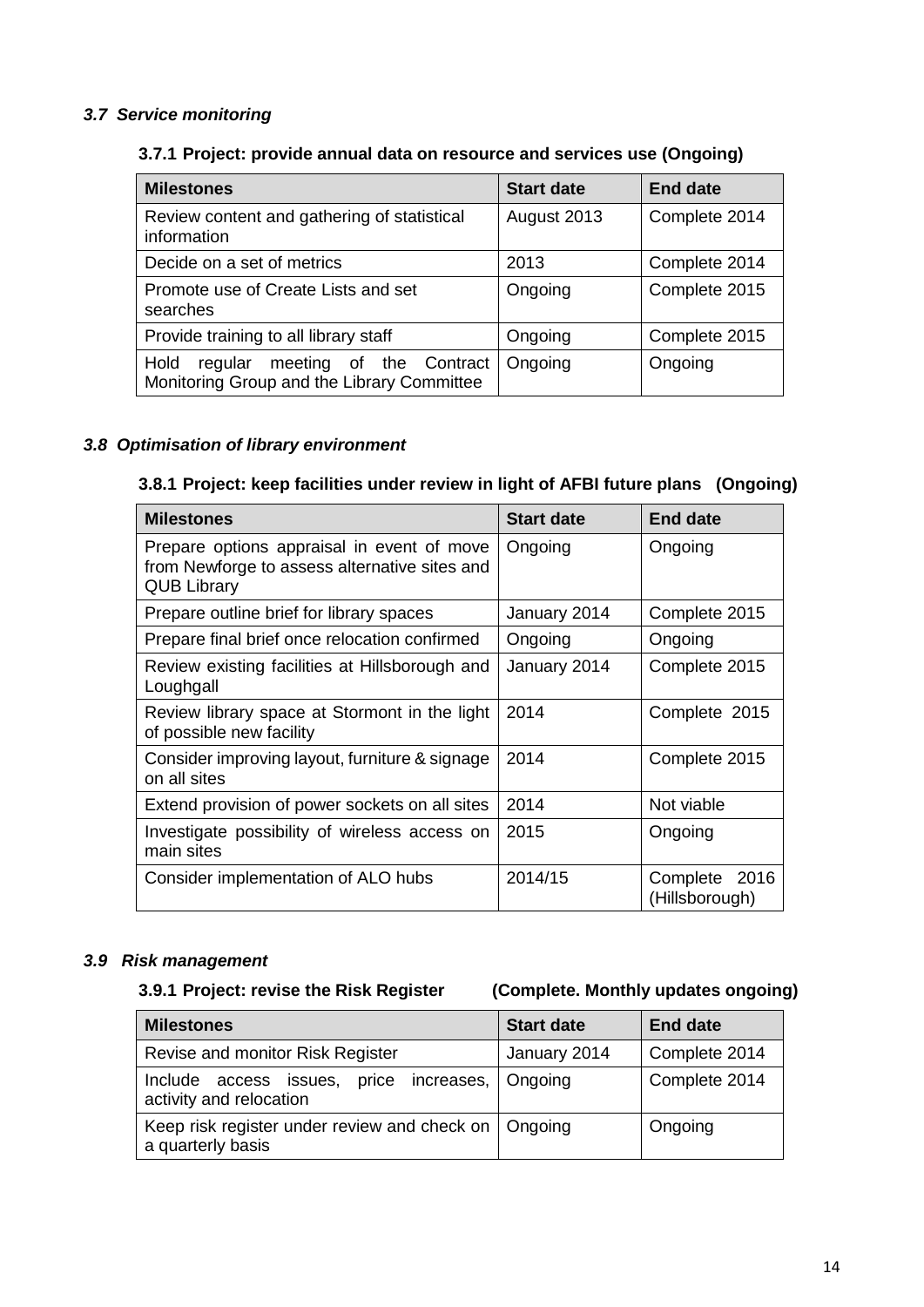# **APPENDIX 3**

# **Journal Business Case Form**

# **AFBI LIBRARY Journals Request Business Case Form**

This pro forma should be completed to support Journal purchases for the Library. One form should be completed for EACH Journal. New titles can also be proposed.

Branch managers are responsible for final submissions across their areas of work.

**Journal Title:** 

Select the appropriate priority rating of the Journal:

|   | Critical – essential to the delivery of the work |  |
|---|--------------------------------------------------|--|
|   |                                                  |  |
| 2 |                                                  |  |
|   |                                                  |  |
| 5 | Desirable                                        |  |

| i) Name of AFBI Division and<br>Branch:          |  |       |  |
|--------------------------------------------------|--|-------|--|
| ii) Journal Title                                |  |       |  |
| iv) Annual Cost (Estimate 6%<br>annual increase) |  |       |  |
| v) Project Lead                                  |  |       |  |
| vii) Other users who<br>support this case        |  |       |  |
| viii) Reviewed by:                               |  | Date: |  |